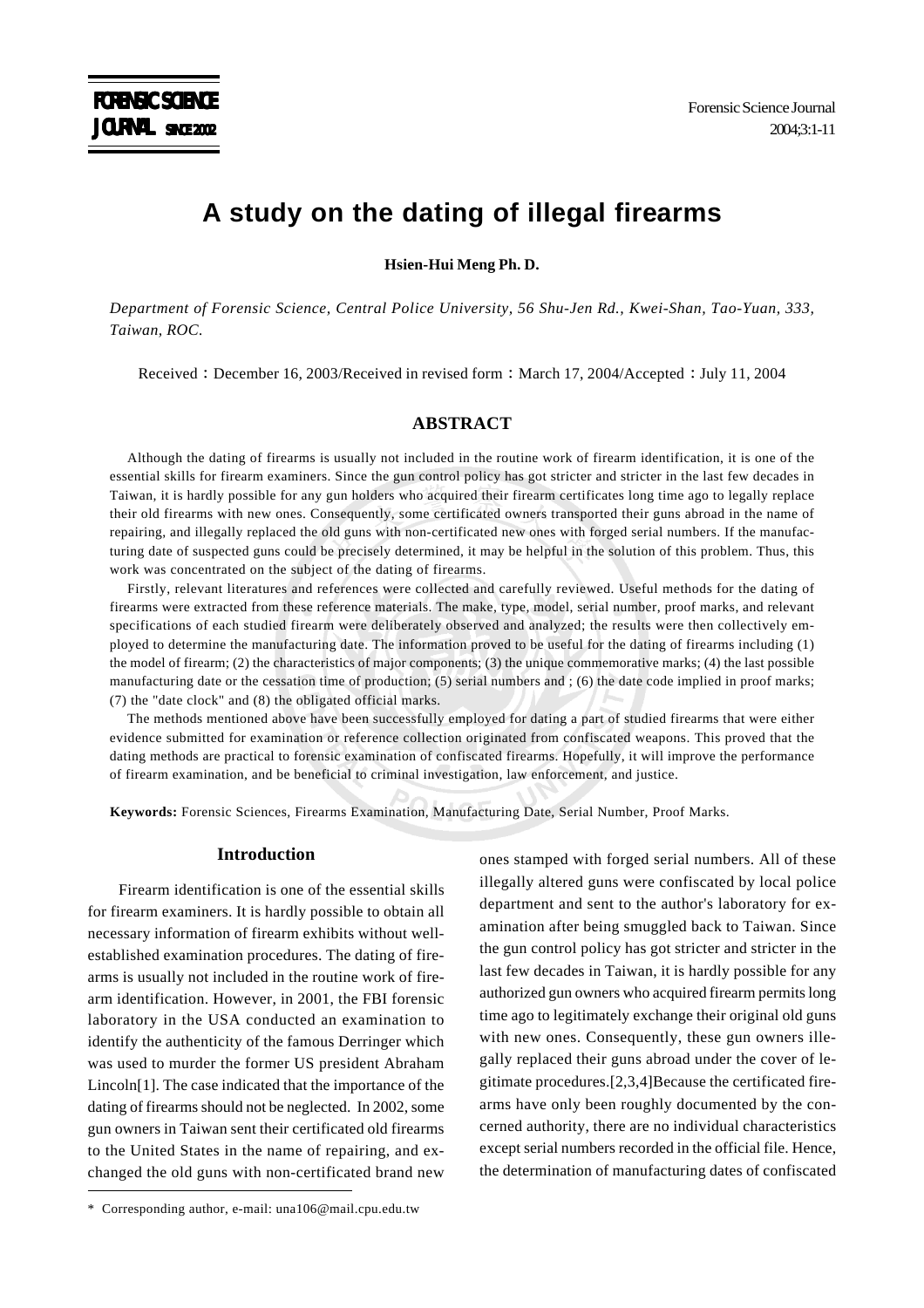firearms became the final approach to solve this problem. Thus, the purpose of this work is to formulate methods for the determination of firearm's manufacturing date.

According to the English Firearms Act 1968, certain types of firearms made before 1939 could be classified as antiques exempted from certificate control. The Firearms (Amendment) Act 1997 provides an exemption for ownership of certain classes of historic handguns. Handguns manufactured before 1 January 1919 are typical examples of historic handguns. [5] Besides, the American code also defines the gun made before 1898 as antique firearm. [6] Accordingly, the determination of manufacturing date is not only useful for forensic examination but also beneficial to firearms control.

Perhaps the better way to apprehend the age of a firearm is directly securing answer from customer service of manufacturers, nevertheless, most of the gun manufacturers are reluctant to provide necessary information relevant to firearms involved in criminal cases in Taiwan. Thus, it is advisable for local forensic scientists to develop practical methods for the dating of firearms.

#### **Materials and Methods**

#### *A survey on the firearm dating methods*

A number of books and journal papers concerning firearm examination [7,8], reference books of light weapons [9,10,11], products catalogues of firearm manufacturers [12,13], and firearm-related web sites [14,15] were carefully reviewed. Methods with the potential of age determination of firearms were kept for later use.

## *Determination of the age of confiscated firearms 1. Materials*

- $(1)$  Sixty one firearms submitted to the Central Police University for forensic examination.
- $(2)$  One hundred and eighty one firearms from the reference collection of the Central Police University. The reference collection was collected from confiscated firearms after the criminals were convicted.

#### *2. Methods*

The make and model of each firearm was identified firstly. The serial number, proof marks, unusual components and decorations, and other special marks were carefully observed and photographically documented. Characteristics concerning the age of weapon were extracted and compared with known references for confirmation. For the firearms that the age-related features were discovered, their age or possible period of manufacturing date was determined employing the methods described in Results and Discussion.

## **Results and Discussion**

#### *A survey on the firearm dating methods*

There are eight practical firearms dating methods obtained after a survey of reference materials. Although these methods are not exhaustive, they were successfully applied to the dating of confiscated firearms. The results are described later in this work. Each method is briefly introduced as follows.

- A. According to the data from commercial catalogues and reference books, a period of possible manufacturing date can be estimated for weapons that manufacturers and models are known.
- B. Firearm manufacturers often introduce different materials, new component design, and novel techniques to their production but still use the same model name. The change of these characteristics can be employed for the estimation the possible period of manufacturing date.
- C. Commemorative productions of certain popular models are occasionally made by famous manufacturers. Unique commemorative marks, design, decorations, and serial numbers of these firearms can be used to determine the manufacturing date.
- D. For weapons no longer in production, the last possible manufacturing date can be specified basing on the date that the production ceased.
- E. Some gun distributors put a date code into the serial number or publish serialization/manufacturing date data in books; they are very useful for accurate determination of manufacturing date.
- F. Some proof houses stamp a date code as integral part of the proof marks to indicate the date of proof. The code can be deciphered to determine the year of make.
- G. The possible age of Sig Sauer made firearms can be estimated by the "date clock" on grip panels and/or bottom plate of the magazine.
- H. According to the German Weapons Act (Waffengesetz) and the German War Weapons Control Act (Gesetz er die Kontrolle von Kriegswaffen), all earmament of the Federal Armed Forces should be unambiguously marked with the information of manufacturer, month and year of delivery, serial number, and proof firing stamp. These obligated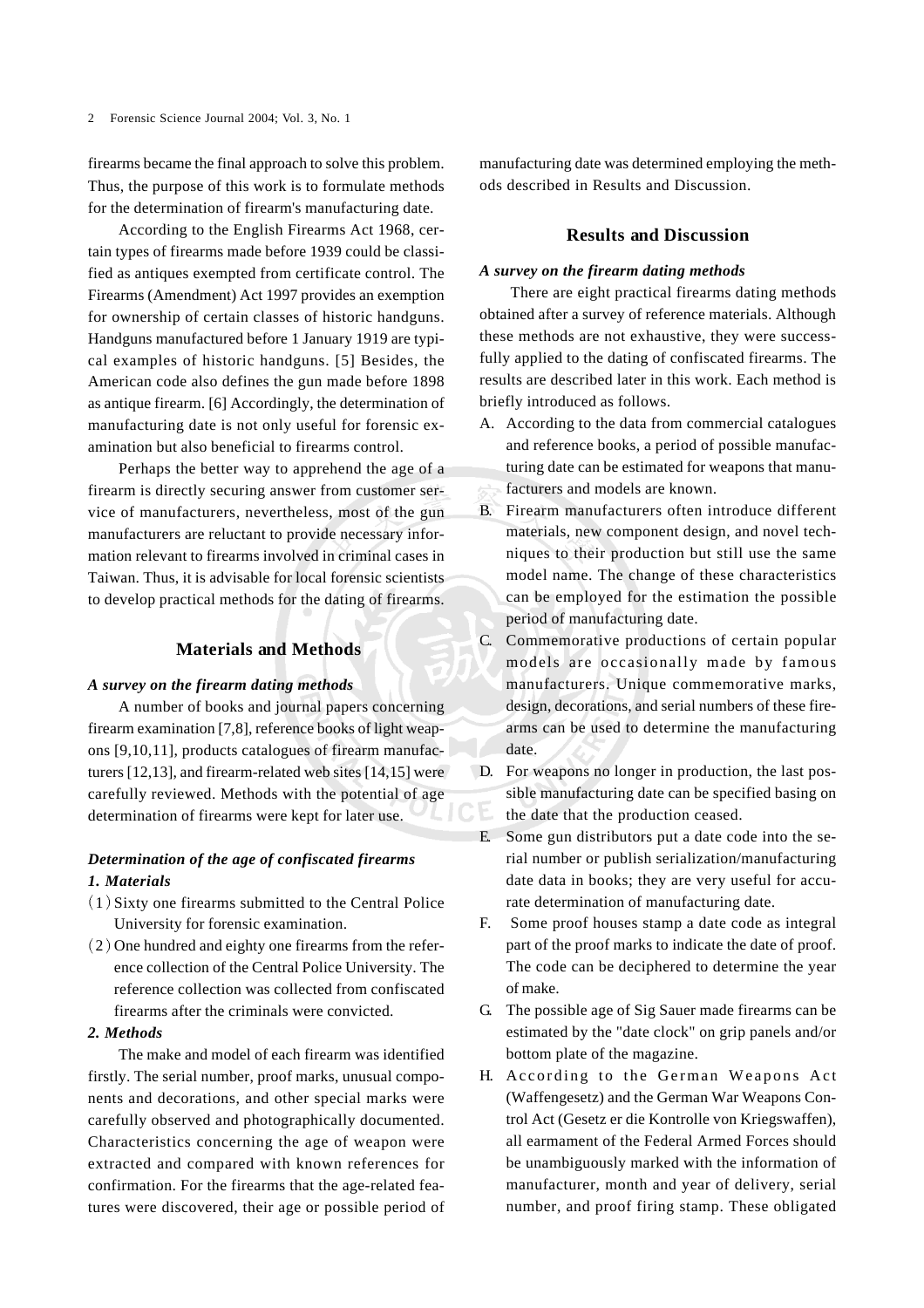official marks are useful for the determination of the age.

## *Determination of the age of confiscated firearms*

Although only a part of studied weapons were exactly dated, the possible age or period of manufacturing date could be obtained for most of the weapons. This would be considered helpful for crime investigation and prosecution. Results of age determination using different methods are described as followings.

## *1. Estimate the period of manufacturing date by weapon model*

The sources of reference firearms collection are

confiscated weapons including Glock pistols that are most frequently used in crime in Taiwan. There are 63 Glocks in the collection with various calibers and models including Glock17, Glock17C, Glock18, Glock19, Glock26, Glock23, Glock27, and Glock21. The period of manufacturing date of each model of Glocks is shown in Table 1. The period of manufacturing date of some other types of studied firearms were also successfully determined, typical examples are Winchester Super X Model II shotguns were manufactured since 1999 till present, BSA Gold Star Magnum air rifles were manufactured since 1991 till present, and Beretta-8000 Cougar F pistols were manufactured since 1995 till present.



| Mode               | Caliber          | Year of make        | Model | Caliber          | Year of make        |
|--------------------|------------------|---------------------|-------|------------------|---------------------|
| 17                 | 9mmX19           | 1985~present        | 23CC  | .40S&W           | $2000$ ~ present    |
| 17C                | 9mmX19           | 1999 $\sim$ present | 24    | .40S&W           | 1994 $\sim$ present |
| 17L                | 9mmX19           | 1988~1999           | 24C   | .40S&W           | 1999~ present       |
| Desert Storm Glock | 9mmX19           | 1991~1991           | 25    | .380ACP          | 1999~ present       |
| 17CC               | 9mmX19           | $2000 -$ present    | 26    | 9mmX19           | 1995 $\sim$ present |
| 18                 | 9mmX19           | $1987 -$ present    | 27    | .40S&W           | 1995 $\sim$ present |
| 19                 | 9mmX19           | $1988 -$ present    | 19C   | 9mmX19           | 1999 $\sim$ present |
| 20                 | 10 <sub>mm</sub> | 1990 $\sim$ present | 28    | .380ACP          | 1999~ present       |
| 20C                | 10 <sub>mm</sub> | 1999~ present       | 29    | 10 <sub>mm</sub> | 1997 $\sim$ present |
| 20CC               | 10 <sub>mm</sub> | $2000 -$ present    | 30    | .45ACP           | 1997 $\sim$ present |
| 21                 | .45ACP           | $1991 -$ present    | 31    | .357Sig          | 1998 $\sim$ present |
| 21C                | .45ACP           | 1999 $\sim$ present | 31C   | .357Sig          | 1999 $\sim$ present |
| 21CC               | .45ACP           | $2000 -$ present    | 32    | $.357$ Sig       | 1998 $\sim$ present |
| 22                 | .40S&W           | 1990 $\sim$ present | 32C   | $.357$ Sig       | 1999 $\sim$ present |
| 22C                | .40S&W           | 1999 $\sim$ present | 33    | .357Sig          | 1998 $\sim$ present |
| 22CC               | .40S&W           | $2000 -$ present    | 34    | 9mmX19           | 1998 $\sim$ present |
| 23                 | .40S&W           | 1990 $\sim$ present | 35    | .40S&W           | 1998~ present       |
| 23C                | .40S&W           | 1999~ present       | 36    | .45ACP           | 1999 $\sim$ present |

**Table 1** The period of manufacturing date of various models of Glock pistols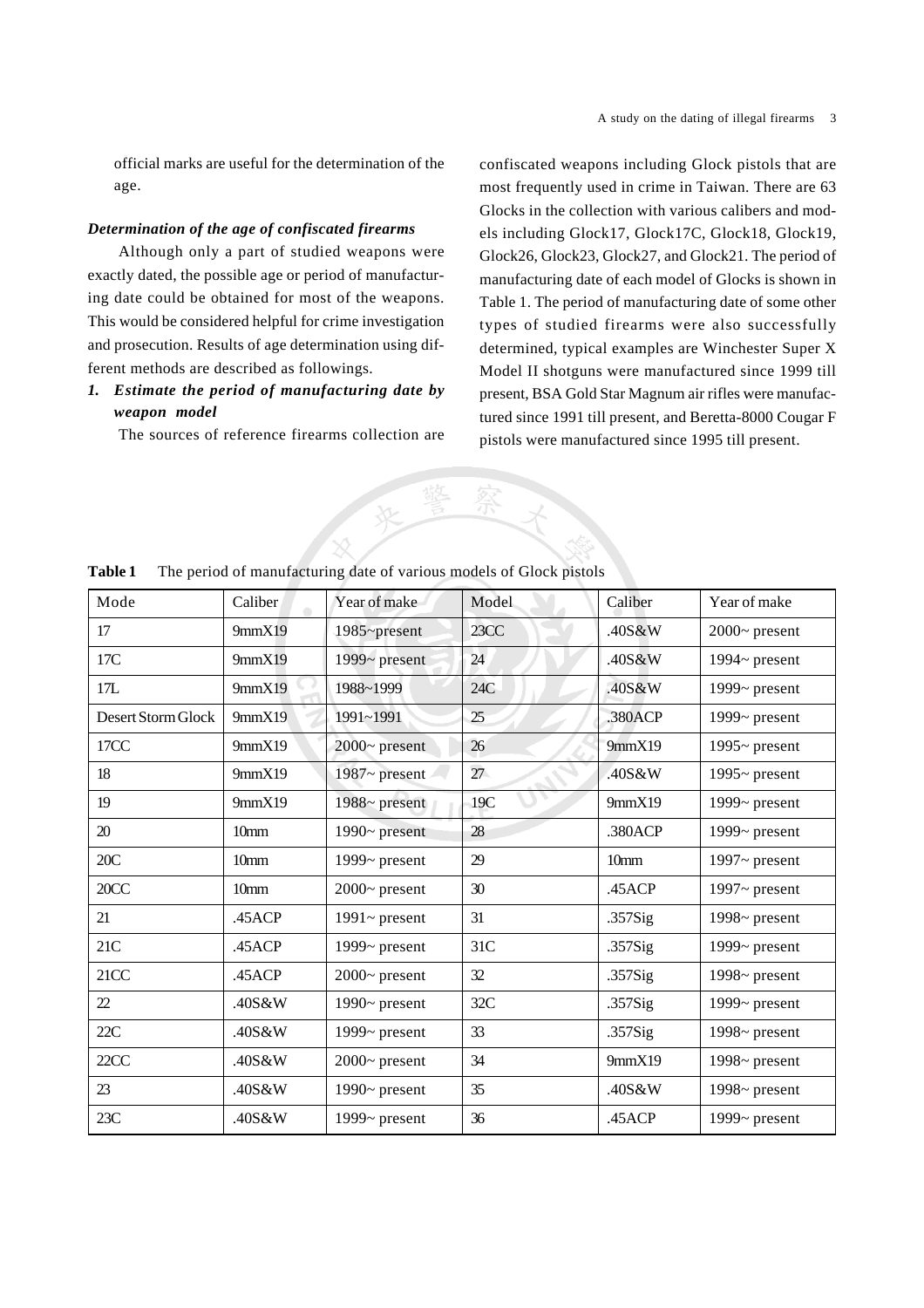## *2. Estimate the period of manufacturing date by component characteristics*

- $(1)$  Grip and frame type: Glock pistols manufactured in and after early 1999 were assembled with grips having finger grooves as well as frame having rails. Older pistols will have the original pebble finish grips without finger grooves.
- $(2)$  Compensated barrel: A ported barrel with matching cuts in the slide was equipped to C models Glocks. Model 24C is an exception, which has 4 round holes in the barrel and a large oblong cut in the slide. All C models Glocks were assembled in or after 1999.
- $(3)$  Shape of stock: The shape and checkering of rifle and shotgun stock might be changed with the year of make. For instances, Beretta A-303 shotguns have been made since 1983, whereas shotguns borne the same model name but different stock shape were introduced since 1989.
- $(4)$  Choke type of shotguns : For examples, a number of models of Remington shotguns were assembled with Remington chokes, a kind of patented interchangeable chokes introduced in 1986, as standard equipment since 1987.
- *3. Determine the age of commemorative and specially produced firearms*

The followings are examples of specially produced Glock pistols.

 $(1)$  Glock started with serial number "AA000" for pistols produced. The serial numbers went up to "AA999" and then rolled over to "AB000", etc. Once they reached "ZZ999", it rolled over to "AAA000", and so on. Pistols exported to the US have a "US" on the end of the serial number on the frame. However, there are two 9mmX19 Glock pistols with unusual serial numbers discovered in the University's reference collection, the model and serial numbers are Glock 19/AAA0223 and Glock 26/ AAB0359. During 1996, Glock made a special production run of matching sets for AcuSport Corp. [8] Each set consisted of a Glock 19 and 26 with serialization as follows: Glock 19 [serial range AAA0000~AAA0499]and Glock 26 [serial range AAB0000~AAB0499]. During 1996 there were another special production run of .40S&W caliber matching sets for AcuSport Corp, each set consisted of a Glock 23 and 27 with serialization as follows: Glock 23 [serial range AAC0000~AAC1499]and Glock 27 [serial range AAD0000~AAD1499].

 $(2)$  The commemorative Glock 17 pistols for the Operation of Desert Storm in 1991 were serialized from UD000 to UD999. They were also engraved with special marks. A list of names of all the coalition countries was engraved down the top of the slide; "Operation Desert Storm/January 16-February 27, 1991" was engraved on the right side. On the left side was "New World Order/Commemorative".

## *4. The last possible year of make of productionceased models*

 The date of ceasing production of many models of guns could be readily specified, thus the final year of make could be determined with confidence. For examples, S&W ceased their production of many models of revolvers in definite years, such as Model 57 ceased in 1993, Model 60 .38SPL Chiefs Special ceased in 1996, Model 648 ceased in 1994, and Model 651 Kit Gun ceased in 1993.

#### *5. Determine the date of make by serial numbers*

The majority of firearm manufacturers applied serial numbers to their products for keeping records of their production, inventory purposes, bookkeeping, billing and repair records. The serial numbers are usually stamped on at least one location such as the frame, slide, cylinder, barrel, and grip. The number is likely to include letters and digits and provide information including type, model, and age of the weapon. The age of a gun could be determined using its serial number as described below.

 $(1)$  Dating of firearms by the date code included in serial numbers

Since 1976 date codes have been introduced to the serial numbers of all firearms made, assembled, and distributed under the name of Browning Arms Company in the USA. The two-letter-code is usually put between model code and serial digits. The date code indicates the last two digits of the year and can be deciphered as  $: Z=1, Y=2, X=3, W=4, V=5, T=6, R=7, P=8, N=9,$ M=0. Results of the dating of Browning firearms basing on date code in serial numbers are shown in Table 2. The date codes of Browning pistol and shotgun are shown as Fig.s 1 and 2 , respectively. In addition to Browning, Remington and Harrington & Richardson have put date codes on their production as well. Since the first of January 1995, serial numbers of Spanish guns are composed of four parts of codes where the final part is the last two digits of the manufacturing year.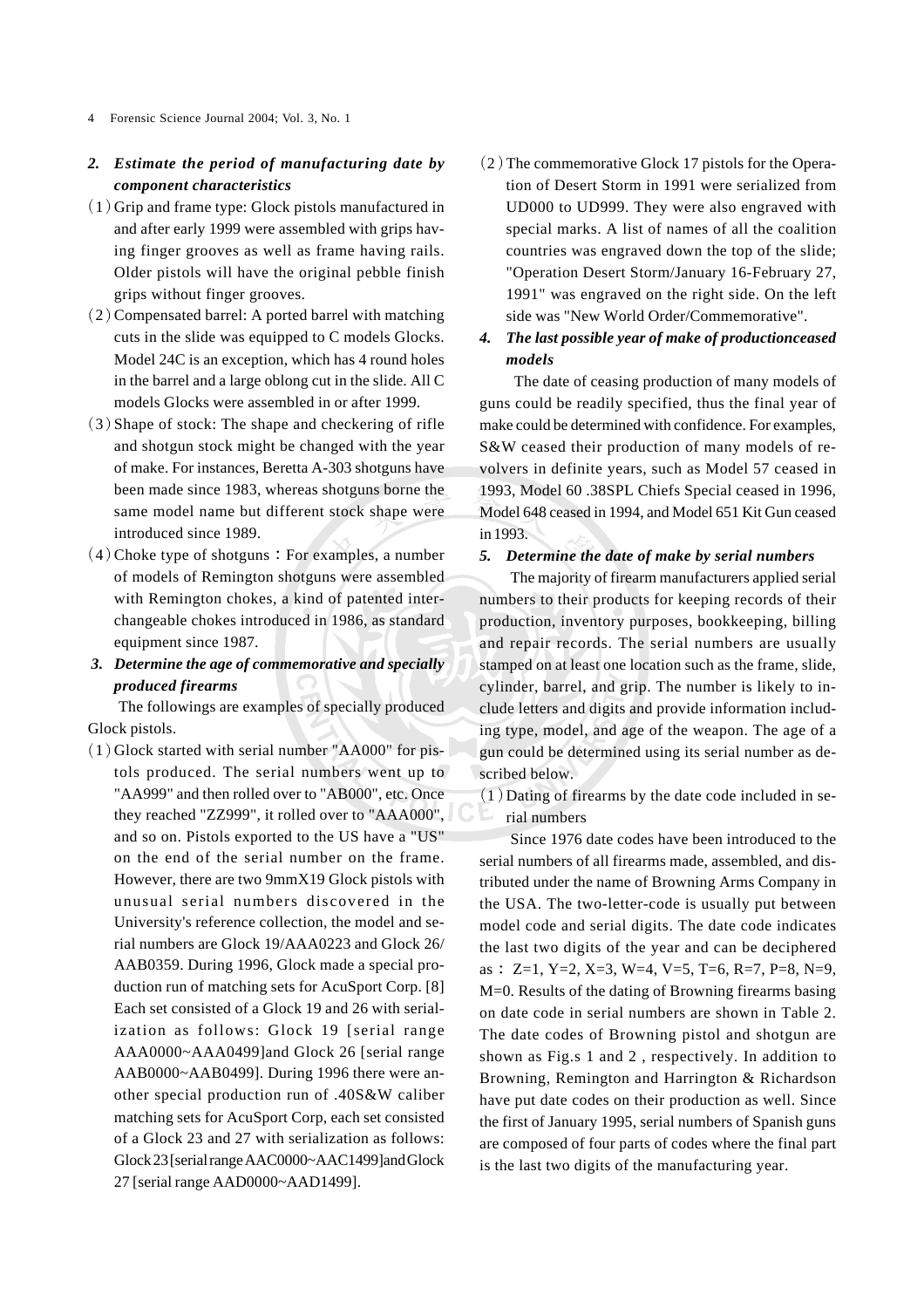| Firearm type                   | Caliber        |                         | Year of make |
|--------------------------------|----------------|-------------------------|--------------|
| Semiautomatic pistol<br>9mmX19 |                | 845NW84247              | 1994         |
| Semiautomatic pistol           | 9mmX19         | 245NW58379              | 1994         |
| Semiautomatic pistol           | 9mmX19         | 945NV02033              | 1995         |
| Semiautomatic pistol           | 9mmX19         | 245NW55004              | 1994         |
| Semiautomatic pistol           | 9mmX19         | 245NX70852              | 1993         |
| Semiautomatic pistol           | 9mmX19         | 245PP52822              | 1988         |
| Semiautomatic pistol           | 9mmX19         | 245PT09265              | 1986         |
| Semiautomatic pistol           | 9mmX19<br>athr | 245NX83996              | 1993         |
| Semiautomatic pistol           | 9mmX19         | T356990                 | 1969*        |
| Semiautomatic pistol           | 9mmX17         | PZ034931                | 1981         |
| Semiautomatic pistol           | .25AUTO        | 260214                  | 1962*        |
| Shot gun                       | 12GA           | $\bullet$<br>14225NY653 | 1992         |
| Shot gun                       | 12GA           | F51NV24578              | 1995         |
| Shot gun                       | 12GA           | 8B3RN1061               | 1979         |
| Shot gun                       | 12GA           | 01359NM211              | 1990         |
| Shot gun                       | 12GA           | 17034NV211              | 1995         |
| Shot gun                       | 12GA           | 08617NV151              | 1995         |
| Shot gun                       | 12GA           | 8M16203                 | 1958*        |
| Shot gun                       | 12GA           | F51NV21747              | 1995         |
| Shot gun                       | 12GA           | 01361NR211              | 1997         |

**Table 2** Results of the dating of Browning firearms by serial numbers

Note: Pistol with a SN larger than T258001was made in 1969, pistol with a SN between 251000 and 278999 was made in 1962, shot gun with a SN preceded with 8M was made in 1958.



**Fig. 1** The "NX" in serial number of Browning pistol indicates the year of 1993



**Fig.2** The "RN" in serial number of Browning shotgun indicates the year of 1979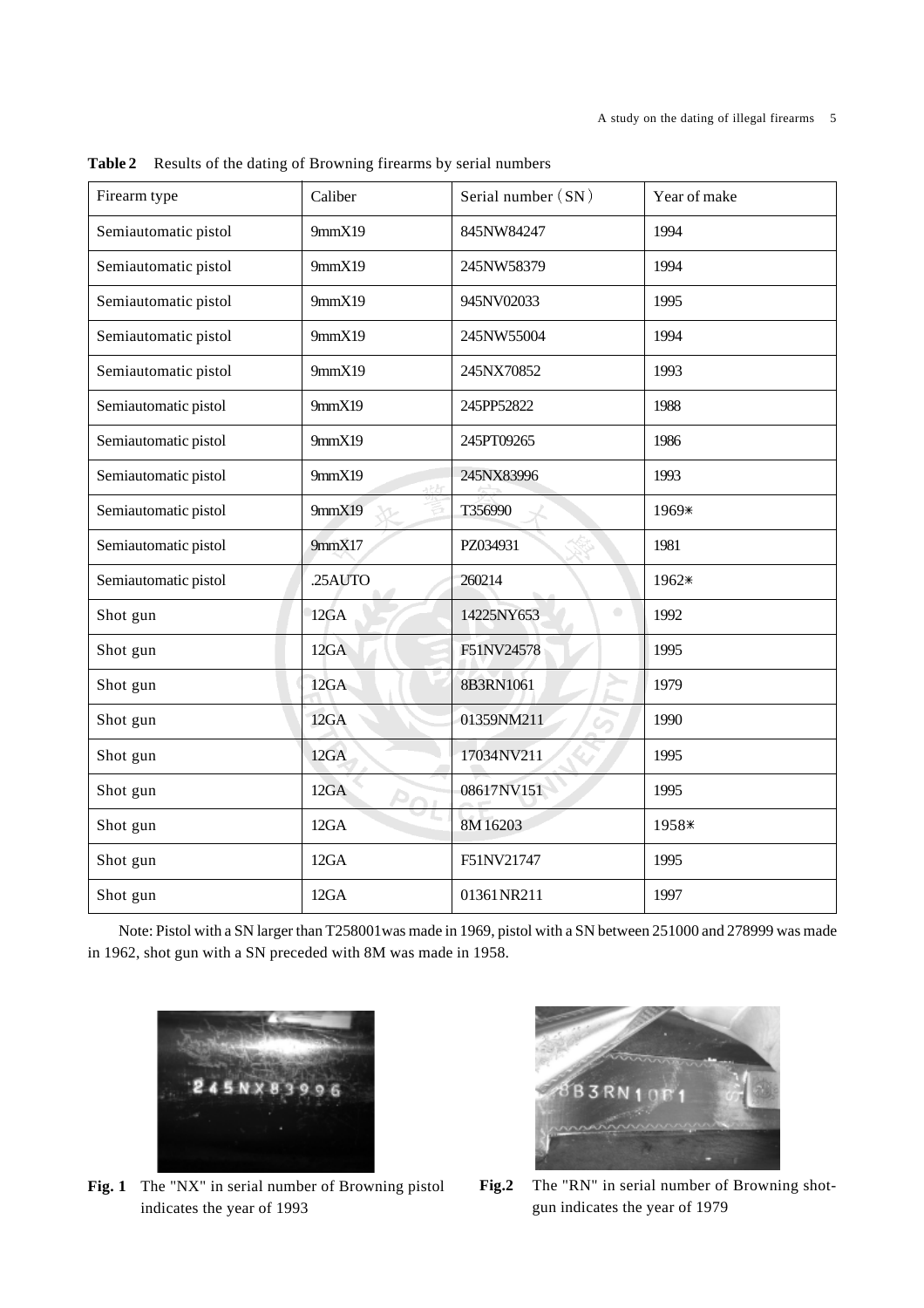$(2)$  Dating of Browning firearms by published data

The age of weapons distributed by Browning Arms Company before 1976 can be determined according to data published in certain books (10,11). The results are shown in Table 2. The serialization/manufacturing date data are also available in published books for other makes of guns. The followings are not exhaustive list and only shown as examples. Such as: Colt M1911 . 45ACP pistols made before 1977, Colt single-action handguns made before 1984, shotguns made by Holland & Holland before 1993, and guns made by High Standard before 1984. Appropriate reference books or web sites should be consulted for more information.

## *6. Determine the age by the date code included in proof marks*

In a number of countries, proof testing of new firearms is compulsory to protect the public from the sale of unsafe firearms. Various parts of a gun were stamped with proof marks during and after manufacturing after test firing with an over-charge of propellant and missile. Proof marks are valuable aid to firearm examiners since they can give information concerning not only the origin of a firearm but also the age of it. A number

of works in determination of the age of firearms according to the date code included in proof marks are described in detail as followings.

 $(1)$  From 1982 to 1991 all Glock pistols were assembled and proofed in Austria. Later pistols sold in American market were assembled and test fired at Glock Inc. in Smyrna, GA, USA. Those pistols proofed in Austria are marked with proof marks of an eagle, "NPv", and a three-letter-code for the date it was proofed. The first letter is the month, the second letter is the decade and the third letter is the year. Month codes can be deciphered as E=January, L=February, N=March, B=April, S=May, Z=June, G=July, P=August, I=September, C=October, V=November, A=December. The meaning of year codes are:  $O= 0$ ,  $W= 1$ ,  $K= 2$ ,  $R= 3$ ,  $F= 4$ ,  $M= 5$ ,  $H= 6$ ,  $Y = 7$ ,  $T = 8$ ,  $D = 9$ . Most of the Glocks confiscated in Taiwan were assembled in the USA, thus no date code were stamped. Sixty three Glocks were examined in this work where only fifteen of them were successfully dated according to their date codes, the results are shown in Table 3. Typical Glock date code is shown as Fig.3.

**Table 3** Results of the dating of Glock pistols by date code in proof marks

| Model | Caliber | Serial number      | Date code  | Date of proof | Place of date code |
|-------|---------|--------------------|------------|---------------|--------------------|
| 17    | 9mmX19  | PA072              | <b>SDO</b> | 1990/May      | Chamber block      |
| 17    | 9mmX19  | <b>EHY948</b>      | <b>GOW</b> | 2001/July     | Chamber block      |
| 17    | 9mmX19  | DC336              | <b>ZTT</b> | 1988/June     | Chamber block      |
| 17    | 9mmX19  | <b>BSX996</b>      | <b>EDH</b> | 1996/Jan.     | Chamber block      |
| 17C   | 9mmX19  | <b>CVW905</b>      | <b>PDT</b> | 1998/August   | Chamber block      |
| 18    | 9mmX19  | AN478              | <b>LTT</b> | 1988/Feb.     | Chamber block      |
| 19    | 9mmX19  | AWU070             | <b>BDF</b> | 1994/April    | Chamber block      |
| 19    | 9mmX19  | <b>FM236</b>       | <b>ZTD</b> | 1989/June     | Chamber block      |
| 19    | 9mmX19  | <b>BPA531</b>      | <b>PDM</b> | 1995/August   | Chamber block      |
| 19    | 9mmX19  | 1102055224         | <b>VDF</b> | 1994/Nov.     | Chamber block      |
| 19    | 9mmX19  | <b>FU375</b>       | <b>ZTD</b> | 1989/June     | Chamber block      |
| 19    | 9mmX19  | AZC <sub>553</sub> | <b>GDF</b> | $1994$ /July  | Chamber block      |
| 19    | 9mmX19  | <b>KP185</b>       | <b>ATD</b> | 1989/Dec.     | Chamber block      |
| 19    | 9mmX19  | <b>BCC842</b>      | <b>VDF</b> | 1994/Nov      | Chamber block      |
| 35    | .40 S&W | <b>DWP172</b>      | POO        | 2000/August   | Chamber block      |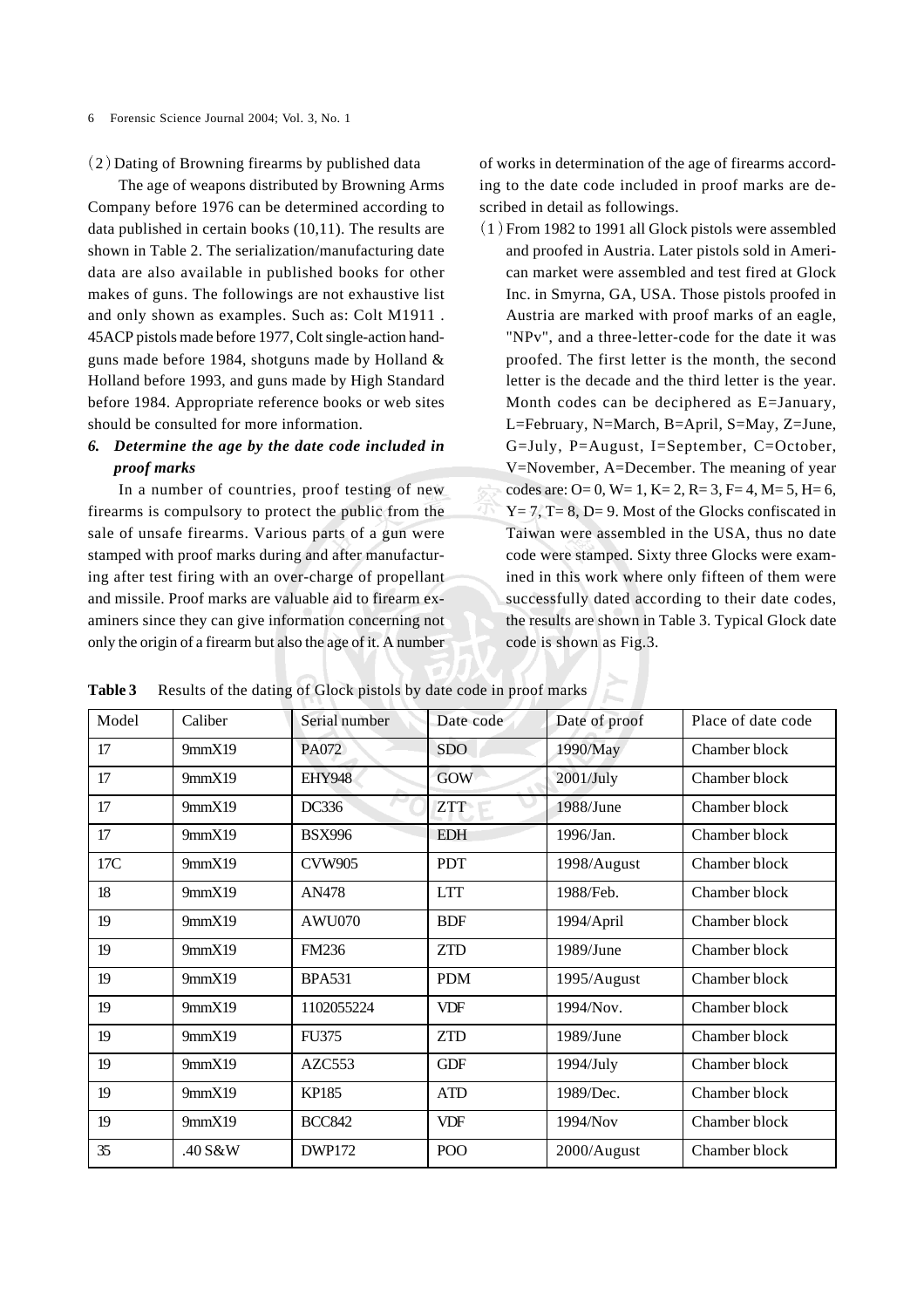

**Fig.3** The "VDF" in proof marks of Glock pistol indicates November 1994

敬

|  | Table 4 Results of the dating of Sig Sauer pistols by date code in proof marks |  |  |  |  |
|--|--------------------------------------------------------------------------------|--|--|--|--|
|--|--------------------------------------------------------------------------------|--|--|--|--|

| Model              | Caliber  | Serial number | Date code | Year of proof     | Place of date code |
|--------------------|----------|---------------|-----------|-------------------|--------------------|
| P <sub>220</sub>   | .45 AUTO | G131465       | JE        | 1984              | Frame under muzzle |
| P <sub>220</sub>   | .45 AUTO | G243065       | KF        | 1995<br>$\bullet$ | Frame under muzzle |
| P225               | 9mmX19   | M621541       | KE        | 1994              | Frame under muzzle |
| P226               | 9mmX19   | U547603       | KF        | 1995              | Frame under muzzle |
| P <sub>226</sub>   | 9mmX19   | 88018         | KB        | 1991              | Frame under muzzle |
| P <sub>226</sub>   | 9mmX19   | U165091       | <b>JH</b> | 1987              | Frame under muzzle |
| P226               | 9mmX19   | U529835       | KF        | 1995              | Frame under muzzle |
| P226               | 9mmX19   | U155247       | <b>JH</b> | 1987              | Frame under muzzle |
| P226               | 9mmX19   | U134670       | JG        | 1986              | Frame under muzzle |
| P226               | 9mmX19   | U185176       | JJ        | 1988              | Frame under muzzle |
| P228               | 9mmX19   | 87004         | KE        | 1994              | Frame under muzzle |
| P228               | 9mmX19   | B191243       | KD        | 1993              | Frame under muzzle |
| P228               | 9mmX19   | B213306       | KE        | 1994              | Frame under muzzle |
| P228               | 9mmX19   | B195476       | KD        | 1993              | Frame under muzzle |
| P228               | 9mmX19   | B241084       | KF        | 1995              | Frame under muzzle |
| P228               | 9mmX19   | B254892       | KG        | 1996              | Frame under muzzle |
| P228               | 9mmX19   | 88007         | KE        | 1994              | Frame under muzzle |
| P <sub>228</sub>   | 9mmX19   | B196922       | KD        | 1993              | Frame under muzzle |
| P228               | 9mmX19   | B176205       | KD        | 1993              | Frame under muzzle |
| P <sub>230SL</sub> | 9mmX17   | S011961       | JH        | 1987              | Slide              |
| P <sub>230SL</sub> | 9mmX17   | 88006         | KD        | 1993              | Slide              |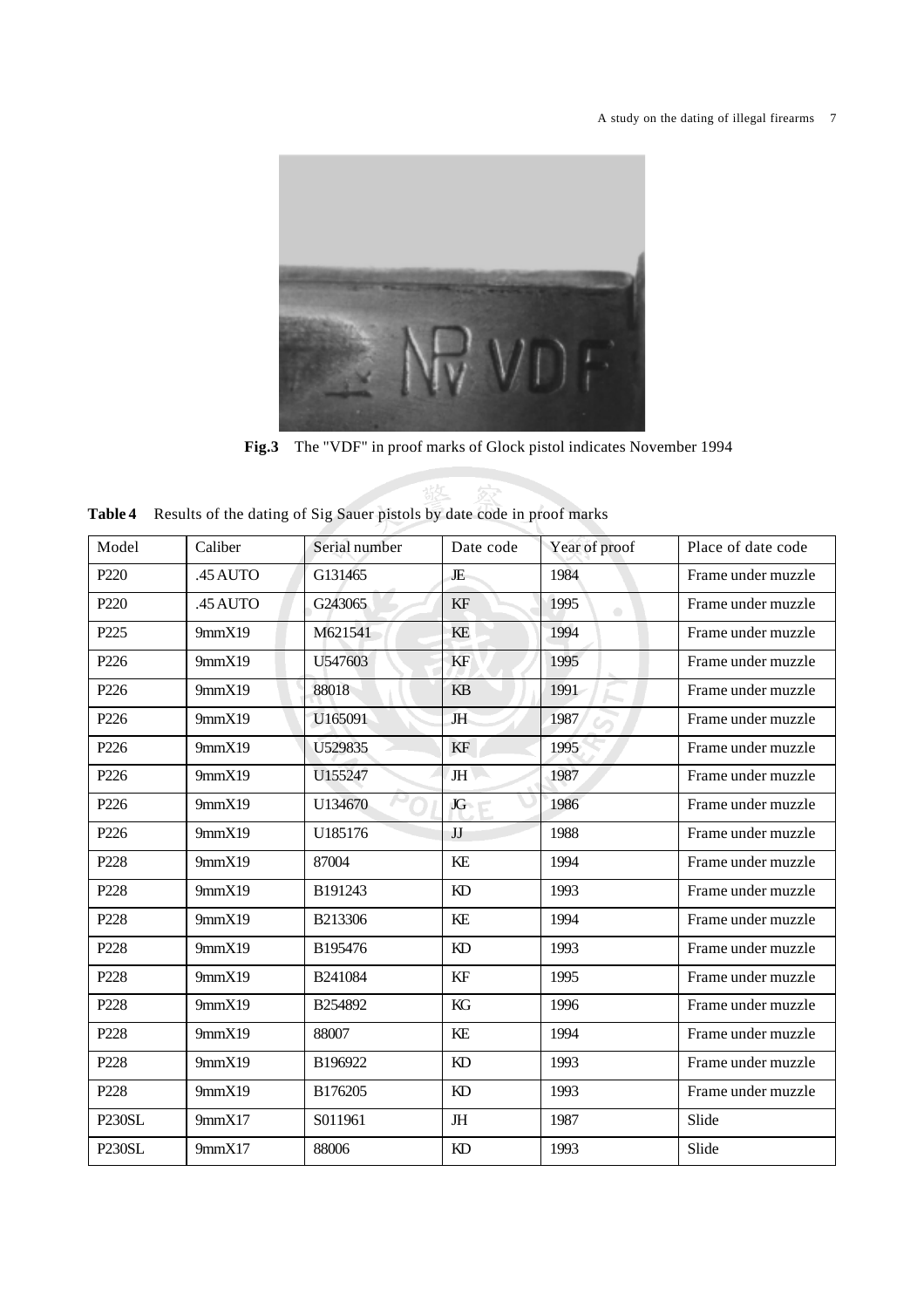- 8 Forensic Science Journal 2004; Vol. 3, No. 1
- $(2)$  Most of the Sig Sauer pistols were assembled in Germany and proofed at Kiel Proof House. They were stamped with proof marks and date code of two letters either on the frame right beneath the muzzle or on the side of the slide. The code represents the last two digits of the year and can be deciphered as  $: A=$ 0 , B= 1 , C= 2 , D= 3 , E= 4 , F= 5 , G= 6 ,  $H= 7$  'o  $J = 8$  'o  $K= 9$   $\circ$  Note that "I" is not used. The results of the dating of Sig Sauer pistols basing on date code in proof marks are summarized in Table 4. Typical proof marks with date code of Sig Sauer pistols are shown as Fig.s 4and 5.



**Fig.4** The "JE" proof marks on the frame of Sig Sauer pistol indicate the year of 1984



**Fig.5** The "JH" proof marks on the slide of Sig Sauer pistol indicate the year of 1987

 $(3)$  Heckler & Koch pistols were usually made in Germany and proofed at Ulm Proof House. They were stamped with date code a little different from that of Sig Sauer pistols proofed at Kiel proof house. The date code are composed of two letters which can be deciphered as  $: A= 0$  ,  $B= 1$  ,  $C= 2$  ,  $D=$  $3 \cdot E= 4 \cdot F= 5 \cdot G= 6 \cdot H= 7 \cdot I= 8 \cdot K= 9$ Note that "I" instead of "J" is used to represent number 8. The results of the dating of HK pistols by date code in proof marks are summarized in Table 5. Typical proof marks with date code of HK pistol are shown as Fig. 6.

| Model               | Caliber  | Serial number | Date code  | Year of proof | Place of date code |
|---------------------|----------|---------------|------------|---------------|--------------------|
| <b>USP</b>          | 9mmX19   | 24-7050       | KD         | 1993          | Slide              |
| <b>USP</b>          | 9mmX19   | 24-9864       | KE         | 1994          | Slide              |
| <b>USP</b>          | 9mmX19   | 34-08496      | KF         | 1995          | Slide              |
| <b>USP</b>          | 9mmX19   | 24-708        | KD         | 1993          | Slide              |
| SP89                | 9mmX19   | 87014         | KC         | 1992          | Slide              |
| P2000               | 9mmX19   | 116-000021    | AA         | 2000          | Slide              |
| <b>USP</b>          | .45 AUTO | 25-033961     | KH         | 1997          | Slide              |
| Mark 23             | .45 AUTO | 23-2183       | KG         | 1996          | Slide              |
| Mark 23             | .45 AUTO | 23-3926       | KH         | 1997          | Slide              |
| <b>USP</b> Tactical | .45 AUTO | 25-053057     | KK         | 1999          | Slide              |
| <b>USP</b> Expert   | 9mmX19   | 24-055480     | KI         | 1998          | Slide              |
| P7                  | .22LR    | VM0037        | $\rm I\!B$ | 1981          | Slide              |
| P7A13               | 9mmX19   | 27854         | $\rm I\!B$ | 1981          | Slide              |
| P7 K3               | 9mmX17   | 8711          | $\rm I\!F$ | 1985          | Slide              |
| <b>USP</b>          | 9mmX19   | 22-051        | KD         | 1993          | Slide              |
| <b>USP</b>          | .40 S&W  | 22-008        | KC         | 1992          | Slide              |
| <b>USP</b>          | .45 AUTO | 25-000038     | KF         | 1995          | Slide              |
| <b>USP</b>          | 9mmX19   | 24-050380     | KH         | 1997          | Slide              |

**Table 5** Results of the dating of HK pistols by date code in proof marks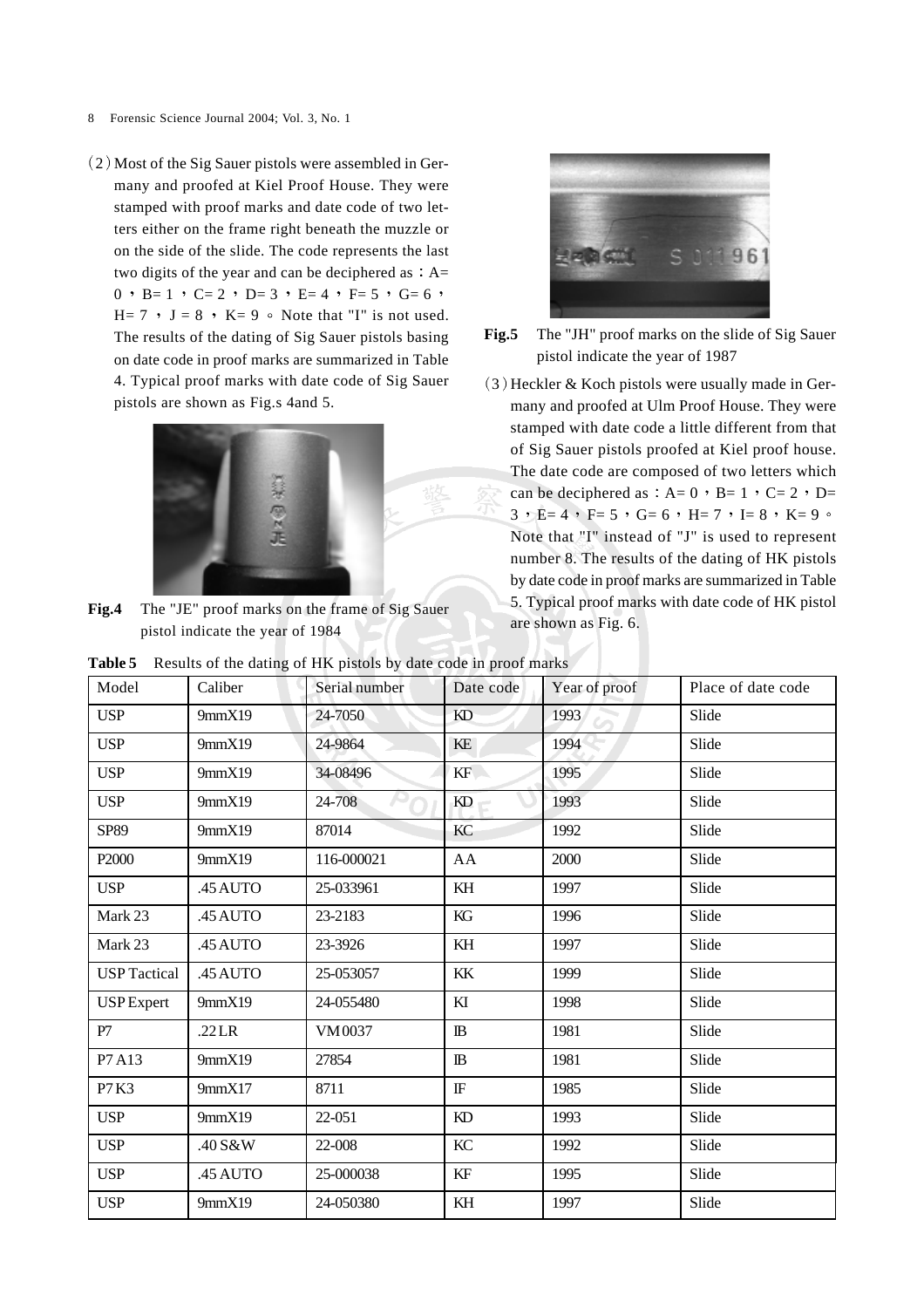

- Fig. 6 The "KD" proof marks on the slide of HK pistol indicate the year of 1993
- $(4)$  Only a small part of Beretta pistols confiscated in Taiwan were made, assembled ,and proofed in Italy. The rest of confiscated Beretta pistols were either made in Italy but assembled in other countries or made in the USA. Only those proofed in Italy possessed date code of Italian proof house. Ex-

amples of date codes used from 1975[AA]till 2000  $[BN]$ were sequentially listed as followings  $: AA$ , AB, AC, AD, AE, AF, AH, AI, AL, AM, AN, AP, AS, AT, AU, AZ, BA, BB, BC, BD, BE, BF, BH, BI, BJ, and BK. Date code was stamped on the side of trigger guard accompany with other proof marks. Firearms made by other Italian manufacturers, such as Fratelli Tanfoglio, have the same date code on their proof marks. However, there is only a letter "P" stamped on the same place for the pistols proofed at the Beretta factory in the USA. The letter "P" indicates that the gun has been successfully proofed. In the reference collection of our university, only one fifth of the Beretta pistols contained date code. Seven Beretta pistols with successfully deciphered date code are shown in Table 6. Typical date code on Beretta pistol is shown as Fig. 7.

|  |  |  |  | Table 6 Results of the dating of Beretta pistols by date code in proof marks |
|--|--|--|--|------------------------------------------------------------------------------|
|--|--|--|--|------------------------------------------------------------------------------|

| Model      | Caliber | Serial number | Date code | Year of proof | Place of date code |
|------------|---------|---------------|-----------|---------------|--------------------|
| M92FS      | 9mmX19  | E40864Z       | AZ        | 1990          | Trigger guard      |
| M92FS      | 9mmX19  | E97240Z       | <b>BB</b> | 1992          | Trigger guard      |
| M92FS      | 9mmX19  | L14036Z       | BA        | 1991          | Trigger guard      |
| M92FS      | 9mmX19  | E27278Z       | AZ        | 1990          | Trigger guard      |
| 8000cougar | 9mmX19  | 034908MC      | <b>BH</b> | 1997          | Trigger guard      |
| M92F       | 9mmX19  | D15097Z       | AS        | 1987          | Trigger guard      |
| M92F       | 9mmX19  | C90700Z       | AP        | 1986          | Trigger guard      |



**Fig. 7** The "AZ" proof marks on the trigger guard of Beretta pistol indicate the year of 1990

*7. Estimate the possible date of make by "date clock"*

For Sig Sauer pistols could not be dated using date code on proof marks, there is another way to estimate the approximate age by the "date clock" on the inside of grip panels and/or bottom plate of magazine. The clock was molded into the plastic with a circular ring of numbers from one to twelve and an arrow in the center pointing to one of the numbers to indicate the month of make. On either sides of the arrow shaft are two numbers indicating the last two digits of the year of make. Both the year and month indicated refer to the manufacturing date of grip panels and/or the magazine rather than that of the pistol. There are a couple of disadvantages with using this method to estimate the age of pistols. One problem is that the grip panels or magazine bottom plate might be stored for quite a long time before being assembled into a whole gun; the other is that new replacement parts can be bought that could be newer than original ones. The date clock and date code on proof marks for the same pistols studied in this work are generally agreed to each other, a typical example is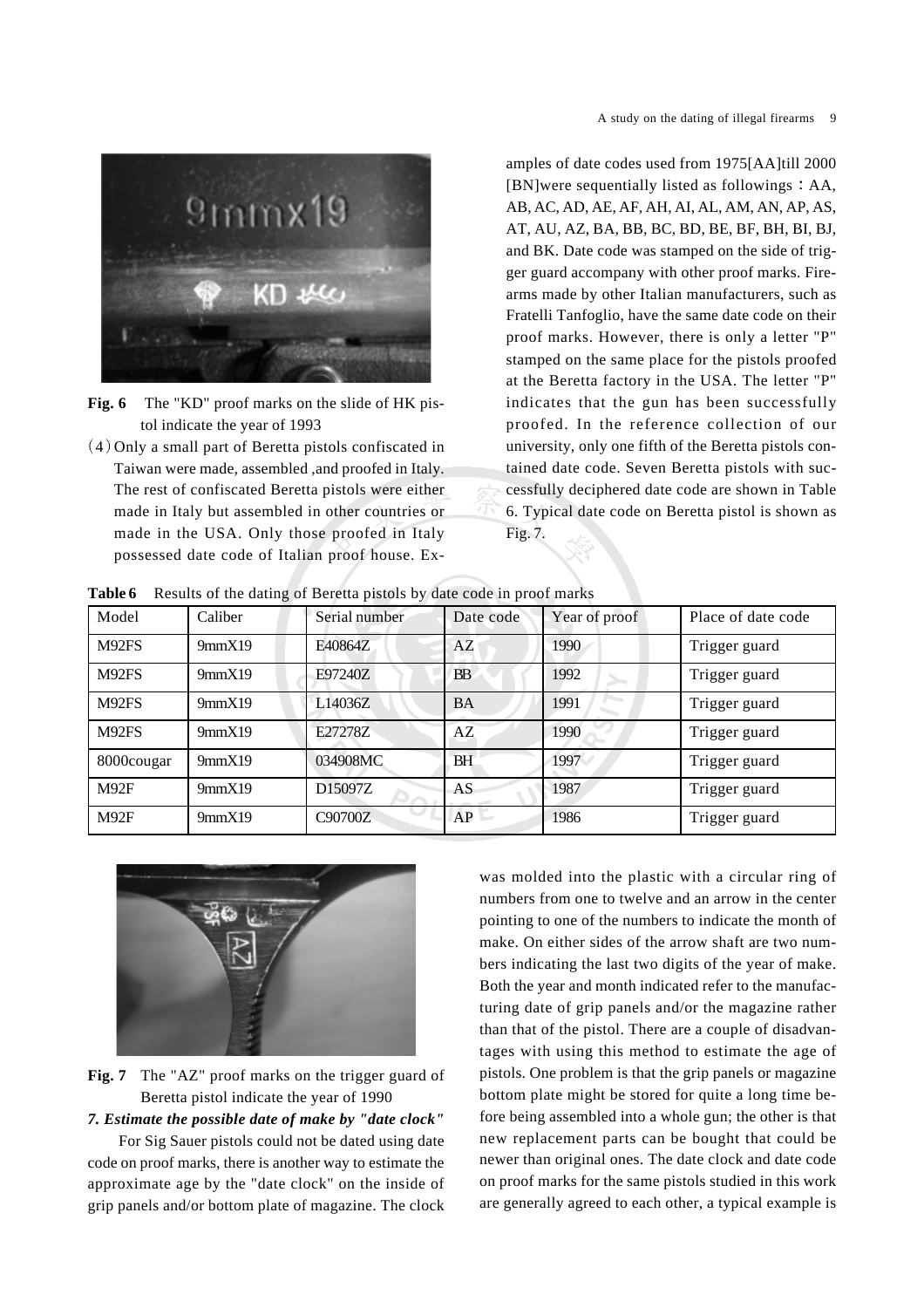the gun with serial number of B195476 described in Tables 4 and 7. The results of the dating of Sig Sauer pistols basing on date clock are shown in Table 7. Pictures of date clock are shown as Figs 8 and 9.

| Model            | Caliber | Serial number  | Date code: Year/month | Place of date clock    |
|------------------|---------|----------------|-----------------------|------------------------|
| P <sub>229</sub> | 9mmX19  | 88005[9E?????] | 94/4[1994/April]      | Grip panels            |
| P <sub>229</sub> | .40S&W  | AE14405        | 95/1[1995/Jan.]       | Grip panels & magazine |
| P <sub>228</sub> | 9mmX19  | B195476        | 93/8[1993/August]     | Grip panels            |
| P <sub>239</sub> | 9mmX19  | SA28288        | 95/10[1995/Octo.]     | Grip panels            |
| P <sub>239</sub> | 9mmX19  | SA20435        | 95/11[1995/Nov.]      | Grip panels            |

**Table 7** Results of the dating of Sig Sauer pistols by date clock



**Fig. 8** The date clock on grips panel of Sig Sauer pistol indicates October 1995



**Fig. 9** The date clock on magazine bottom of Sig Sauer pistol indicates January 1995

## **Conclusions**

A number of applicable methods for determining the age of firearms were described in this work. Several models of weapons most frequently used in crime in Taiwan could be successfully dated using these methods. Some types of firearms could not be accurately dated because of the absence of date codes and published serialization/ manufacturing date data, but the period of possible manufacturing date could still be postulated according to other date related characteristics.

Conclusively, the results of this work would be very helpful for the investigation, prosecution, and trial of criminal cases where the manufacturing date of confiscated firearm is the critical evidence. Hopefully, the number of firearms in the reference collection of the Central Police University will increase; more confiscated firearms will be available for further study. The author will continue the research in the dating of firearms to improve the described methods.

### **Acknowledgement**

The author is indebted to the Institute of Forensic Medicine, Ministry of Justice, Taiwan, ROC for the financial support provided. Project number: IFM92-F06.

#### **References**

- 1. Schehl SA and Rosati CJ , The Booth Deringer- Genuine artifact or replica?, Forensic Sci. Communications, 2001, 1, 3, Case report.
- 2. http://tw.news.yahoo.com/2002/10/15/polity/ twdaily/3590549.html
- 3. http://tw.news.yahoo.com/2002/10/16/polity/ twdaily/3592576.html
- 4. Old guns exchanged to new guns, Chinese Times, 13 September 2002, Wednesday.
- 5. Firearms Law- Guidance to the police, The stationary office, Home Office, London, UK, 2002, 34-43.
- 6. US Code Collection, Crimes & Procedures>Crimes> Firearms>Definitions, Legal Information Institute,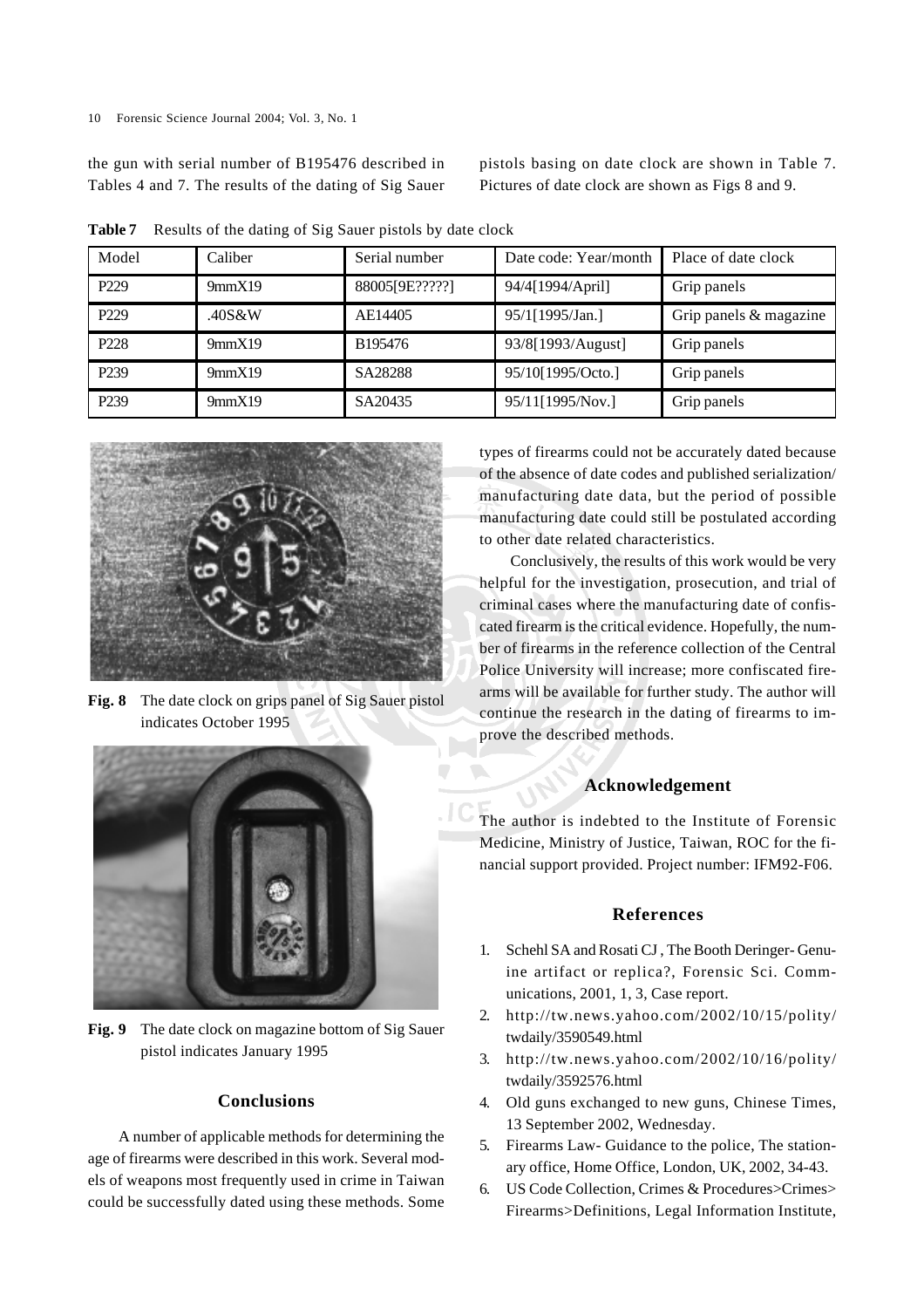USA, 2002.

- 7. Warlow TA, Firearms, the Law and Forensic Ballistics, Taylor & Francis Ltd., London, U. K., 1996.
- 8. Heard BJ, Handbook of Firearms and Ballistics-Examining and Interpreting Forensic Evidence, John Wiley & Sons, UK, 1997.
- 9. Gander TJ and Cutshaw C Q, Jane's Infantry Weapons, 27th edition, Jane's Information Group Ltd., UK, 2001-2002.
- 10. Fjestad SP, Blue Book of Gun Values, 23rd Ed., Blue

Book Publications, Inc., USA, 2002.

- 11. Schwing N, Standard Catalog of Firearms, 13th Ed., Krause Publications, USA, 2002.
- 12. Kersten M and Schmid W, Heckler & Koch-Die offizielle Geschichte der Oberndorfer Firma Heckler & Koch, Verlag Udo Weispfennig, Wuppertal, Germany, 1999.
- 13. Weapons System- Military & Law Enforcement, Heckler & Koch, Germany, 2003.
- 14. http://www.glockfaq.com.
- 15. http://www.gunproof.com.